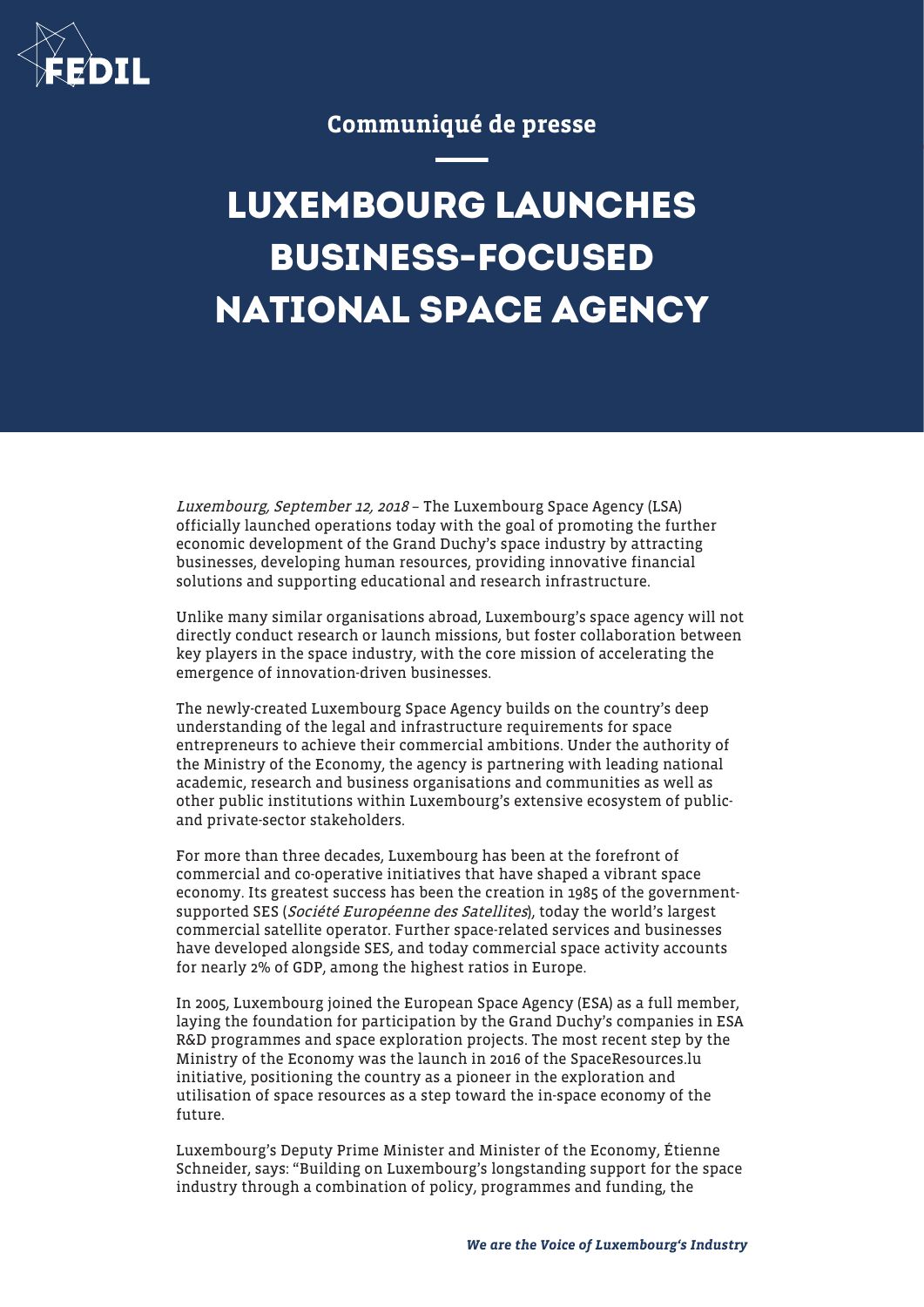agency will further encourage innovation-driven space entrepreneurship and promote this country as Europe's platform for commercial space development and a home for cutting-edge industries. Luxembourg is ready to welcome, support and assist the development of space industry players that can move forward together."

Marc Serres, CEO of the Luxembourg Space Agency, explains: "Deepening and expanding Luxembourg's space business sector is a priority for the country's future. The agency will carry out its mission through a network of national partners that bring the skills, expertise and capabilities for the Luxembourg Space Agency to meet all the needs of commercial space entrepreneurs. This strategy based on multiple-stakeholder partnerships is designed to create an attractive and supportive ecosystem for space companies to grow and thrive."

ESA Director General Jan Wörner says: "I congratulate Luxembourg on this very important step in its space history. With its wide range of services and expertise, ESA is continuing its strong co-operation with the Grand Duchy. Collaboration between the Luxembourg Space Agency and ESA can be a very good opportunity for Europe by pooling our capabilities in a network of space agencies that embodies the European ideal in space."

SES President and CEO Steve Collar adds: "The Grand Duchy has a proud history in space. The Luxembourg Space Agency is an important step for the country's future as a space leader. Harnessing the country's investment culture and educational resources is helping to drive our business and put Luxembourg in the forefront as a spacefaring nation."

As a public institution promoting the economic development of the space sector, directing the SpaceResources.lu initiative, managing national space programmes and international relations regarding space industry-related issues, the Luxembourg Space Agency is partnering with (in alphabetical order):

- Chamber of Commerce, a professional organisation and public institution encompassing all sectors of the economy apart from agriculture and skilled trades
- Employment Development Agency (ADEM), the country's public employment agency
- Groupement luxembourgeois de l'aéronautique et de l'espace (GLAE), an industry group for the aerospace sector
- Institute of Intellectual Property Luxembourg (IPIL), an organisation bringing together national and international intellectual property expertise
- Luxembourg Science Center (LSC), a private non-profit organisation whose goal is to generate enthusiasm for science, technology, engineering and mathematics among young people and promote interest in science and technology among the general public
- Luxembourg Space Tech Angels (LSTA), a business angels network helping space start-ups to establish themselves in Luxembourg, providing early-stage funding, mentoring and advice
- Luxinnovation, a key partner for companies conducting innovative activities in Luxembourg
- National Research Fund (FNR), the country's main provider of research funding
- SES, a global leader in commercial satellite operation, launched in Luxembourg in 1985 as a public-private partnership
- Société Nationale de Crédit et d'Investissement (SNCI), a public-sector financial institution specialising in medium- and long-term financing of investment projects
- Technoport, a technology-oriented business incubator that supports